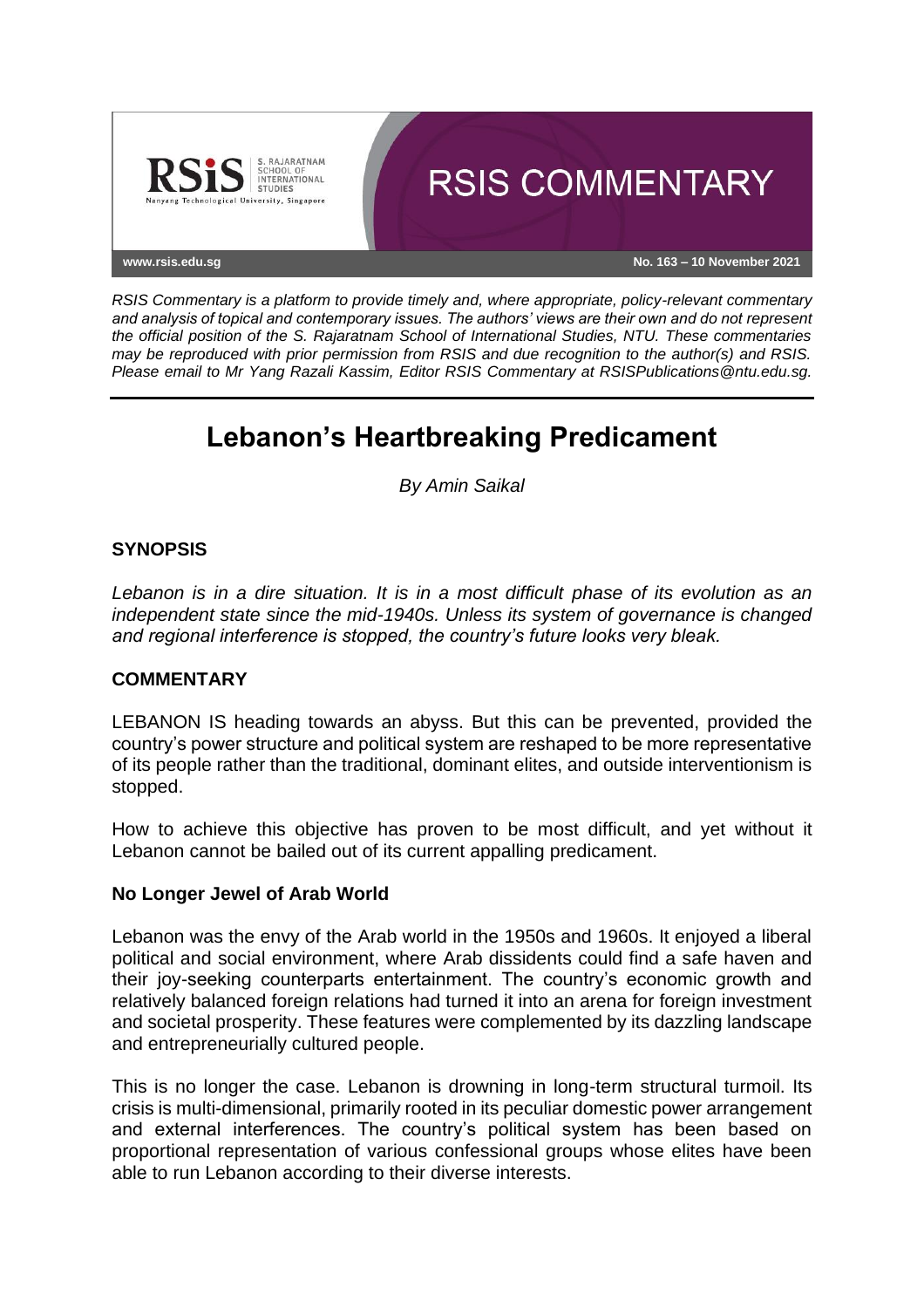The system, generated following Lebanon's independence from France in 1943, initially worked quite well as long as the elite leaders of the two main sects – Christians and Muslims – functioned consensually, and there was no major shift in the demographic composition of either group and little or no neighbourly geopolitical pressure. Lebanon thrived as a stable and progressive state.

However, from the early 1970s, the system was undermined by its vulnerability to elite patronage and corruption, the Israeli-Palestinian and Israeli-Arab conflicts as well as rival interference by Lebanon's neighbours and wider regional actors. Growth in the Shia segment of the Muslim population also changed the balance.

### **Breakdown of Lebanon's Consociational System**

The power elites' entrenchment could not allow an accommodation of the Shia expansion. Nor could Lebanon remain aloof from the effect of the anti-Israel and anti-US Shia Islamic regime in Iran, resulting from the country's revolution of 1978/79, which helped the Lebanese Shias establish their own paramilitary organisation of Hezbollah.

While growing as a powerful political and defensive force, in proxy ties with Tehran, Hezbollah built a determining role in Lebanon's domestic and foreign policy direction. Adding to the complexity of the situation were the rival interventions by Israel and Syria as well as some other Arab states.

They all contributed to the breakdown of Lebanon's consociational system and fuelled a devastating civil war that raged from 1975 until 1989. Under the Saudi-brokered Taif Peace Agreement, the warring groups ended their hostility, but again assumed power to run the country. A combination of those very internal and external factors that had paralysed the system remained in place, leading Lebanon down the path of political, economic and financial bankruptcy and leaving it vulnerable to regional interventions.

The Syrian conflict and the outflow of more than one million Syrian refugees into Lebanon, with Hezbollah joining forces with Iran and Russia to save Bashar al-Assad's dictatorship in Syria, exacerbated Lebanon's predicament.

The Lebanese people, especially the younger generation, who cross confessional/sectarian boundaries, finally had enough. They engaged in serious protests from mid-2019, demanding a complete overhaul of the system and an end to the corrupt inter-elite rule of the country.

#### **Changing Leaders Without Changing System**

While resisting the protestors sternly, the forces of the status quo agreed to the appointment of a new technocratic prime minister, Hassan Diab, in January 2020 to improve the situation, but without necessarily changing the system. COVID-19's savagery paused the protests, but the massive explosion in the Beirut port in August 2020 brought them back onto the streets with more vengeance than ever.

The incident's killing of hundreds, wounding of thousands and making thousands more